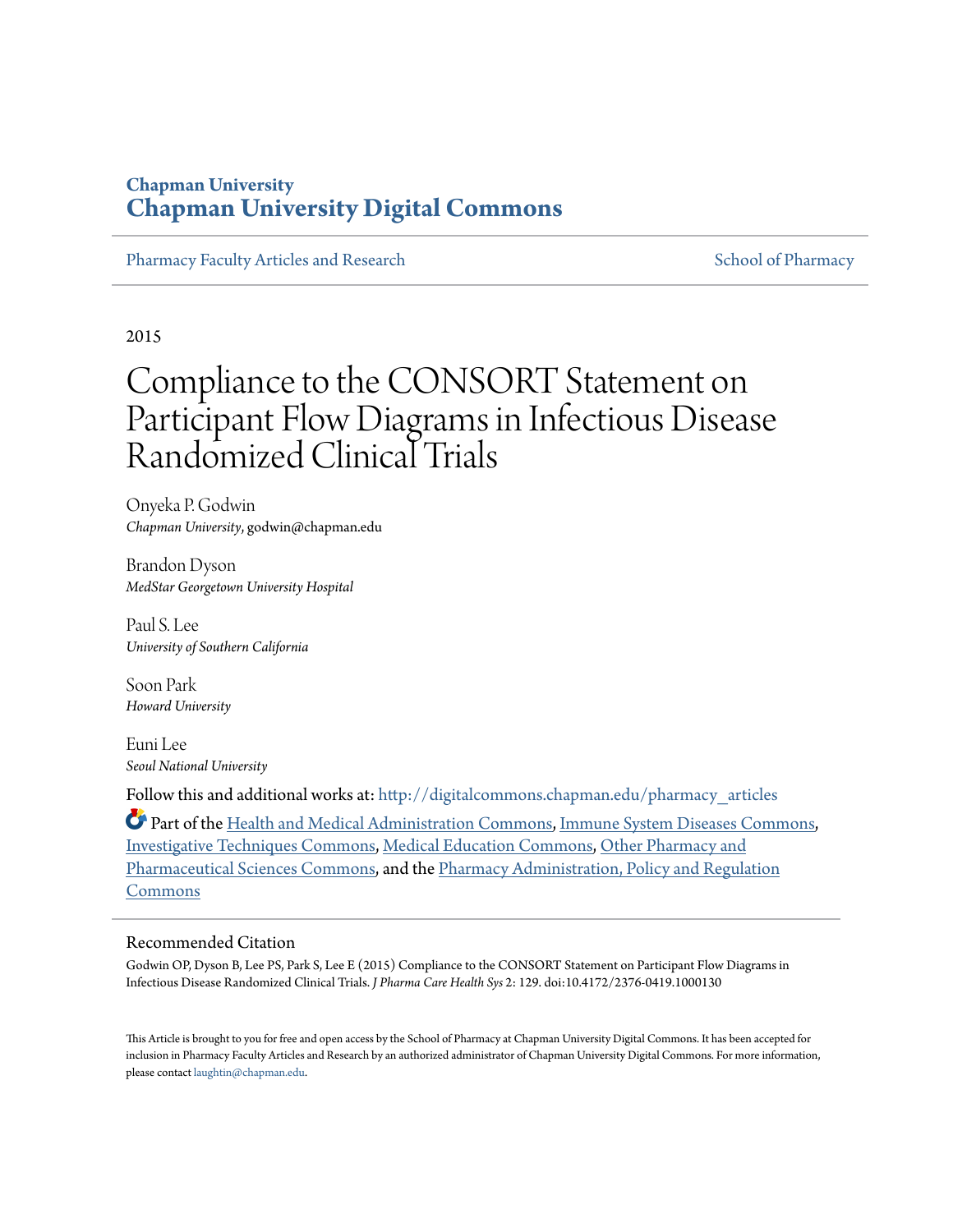# Compliance to the CONSORT Statement on Participant Flow Diagrams in Infectious Disease Randomized Clinical Trials

### **Comments**

This article was originally published in *Journal of Pharmaceutical Care and Health Systems*, volume 2, in 2015. [DOI: 10.4172/2376-0419.1000130](http://dx.doi.org/10.4172/2376-0419.1000130)

**Creative Commons License**<br> **C Q Q** 

This work is licensed under a [Creative Commons Attribution 4.0 License.](http://creativecommons.org/licenses/by/4.0/)

**Copyright**

The authors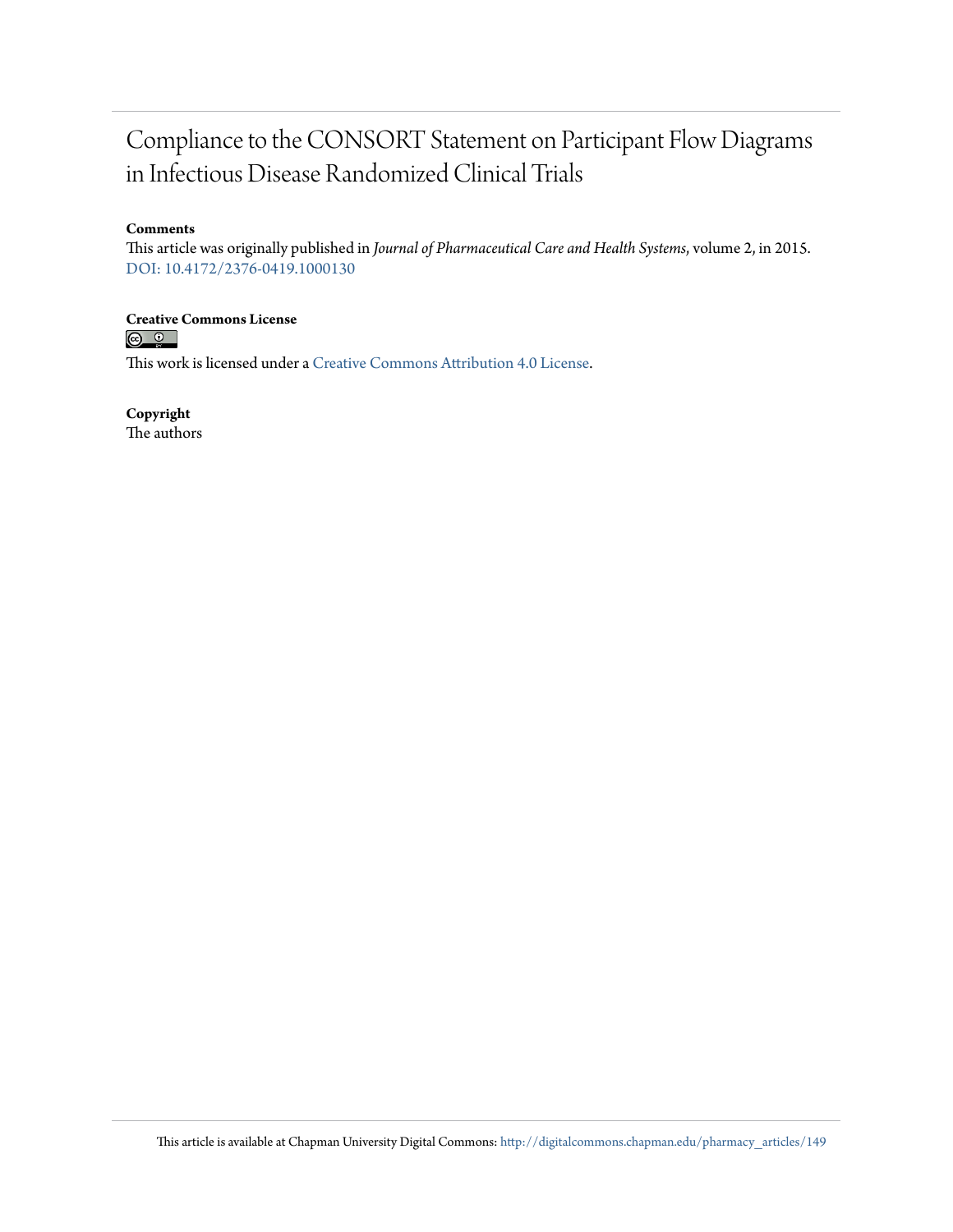

### Research Article Open Access Research Article Open Access

# Compliance to the CONSORT Statement on Participant Flow Diagrams in Infectious Disease Randomized Clinical Trials

#### **Onyeka P Godwin, Brandon Dyson, Paul S Lee, Soon Park and Euni Lee\***

*1 Department of Clinical and Administrative Pharmacy Sciences, School of Pharmacy, Chapman University, Orange, California, USA*

*2 MedStar Georgetown University Hospital, Washington, D.C, USA*

*3 Department of Anesthesiology, Keck School of Medicine, University of Southern California, Los Angeles, CA, USA*

*4 Center of Excellence, Department of Clinical and Administrative Pharmacy Sciences, College of Pharmacy, Howard University, Washington, D.C, USA 5 Seoul National University College of Pharmacy, Seoul, South Korea*

#### **Abstract**

**Background:** The Consolidated Standard of Reporting Trials (CONSORT) Guidelines were developed to support adequate reporting of randomized controlled trials (RCTs).

**Method:** A systematic review was conducted including RCTs of infectious diseases published in the top general medical and infectious disease journals in 2010. The level of compliance to flow diagram and its association with the CONSORT endorsement by the journals were evaluated.

**Results:** A total of 67 studies were included in the analysis and a half of the studies were HIV/AIDS RCTs. About 78% of the studies included the flow diagram and 66% of the studies described an intention-to-treat approach. However, explicit descriptions of the study populations were the most lacking during the follow-up stage. The journals that endorsed the CONSORT statement had significantly lower odds of including the CONSORT flow diagram as compared with non-endorsing journals (OR=0.144; 95% CI 0.036-0.575, p<0.05).

**Conclusions:** About one out of four published RCTs in the top medical- and infectious disease journals did not include the CONSORT diagram in 2010, and inconsistency in the reporting of the study population was observed. Clear and complete description of the attrition, especially on the follow-up process, can enhance valid interpretations of the findings by clinical pharmacists.

**Keywords:** CONSORT compliance; Intention to treat analysis; Attrition; Infectious disease

#### **Introduction**

The Consolidated Standards of Reporting Trials (CONSORT) Guidelines were created in 1996 and most recently updated in 2010 [1,2]. The guidelines were specifically developed to alleviate the problem of inadequate reporting of randomized controlled trials (RCTs), which is associated with bias in estimating the effectiveness of interventions [2,3]. CONSORT strongly recommends and encourages transparency with reporting methods and results so that readers can accurately interpret and assess strengths and limitations of the studies [4-8]. Several follow-up studies have noted a positive effect of the guideline recommendations on the overall reporting of RCTs [5,7]. One of the recommendations of CONSORT is the inclusion of a flow diagram that maps the path of each study subject through the entire trial, from randomization to analysis and follow-up [2]. The CONSORT flow diagram not only enables readers to more easily track the number of participants, but it also assists in determining if intention-to-treat (ITT) analysis was carried out by evaluating a structure and process of the study population in the RCT and its attrition. Although many journals have adopted CONSORT as part of their submission criteria, published articles from literature indicate that many RCTs do not include the recommended CONSORT flow diagram in the publication [9,10] and even fewer studies reported associations between the COSORT compliance and the CONSORT endorsement by journals.

As disproportionate attrition of the patients with various reasons such as missing data, loss to follow up, adverse drug effects, and others, can distort the initial randomization scheme and potentially threaten the internal validity of the study, which can subsequently lead to an inaccurate conclusion and inappropriate application to clinical practice [11,12], this study was prepared to assess the level of CONSORT

compliance by including a flow diagram, to describe the extent of attrition during the stages of study subject enrollment, allocation, loss to follow-up, and analysis, and to evaluate an association between the CONSORT compliance and the CONSORT endorsement by journals. Our study focused on infectious diseases because RCTs in the diseases often include more than one analytic group, such as clinical or microbiologic outcomes, which requires additional descriptions about attrition of their study population.

#### **Methods**

#### **Data sources and search**

A cross sectional evaluation using a systematic literature search was conducted among all English publications of RCTs of anti-infective agents in the top 10 general medicine journals and the top 5 infectious disease journals with highest impact factors, which yielded a total of 14 journals as one journal belonged to both groups. The journals were the New England Journal of Medicine, Journal of the American Medical

**\*Corresponding author:** Euni Lee Pharm.D., Ph.D, Seoul National University College of Pharmacy, Gwanak-ro 1, Gwanak-gu, Seoul, 151-742, South Korea, Tel: +82-2-740-8588; Fax: +82-2-880-9122; E-mail: eunilee@snu.ac.kr

**Received** January 08, 2015; **Accepted** January 26, 2015; **Published** February 03, 2015

**Citation:** Godwin OP, Dyson B, Lee PS, Park S, Lee E (2015) Compliance to the CONSORT Statement on Participant Flow Diagrams in Infectious Disease Randomized Clinical Trials. J Pharma Care Health Sys 2: 129. doi:[10.4172/2376-](http://dx.doi.org/10.4172/2376-0419.1000130) [0419.1000130](http://dx.doi.org/10.4172/2376-0419.1000130)

**Copyright:** © 2015 Godwin OP, et al. This is an open-access article distributed under the terms of the Creative Commons Attribution License, which permits unrestricted use, distribution, and reproduction in any medium, provided the original author and source are credited.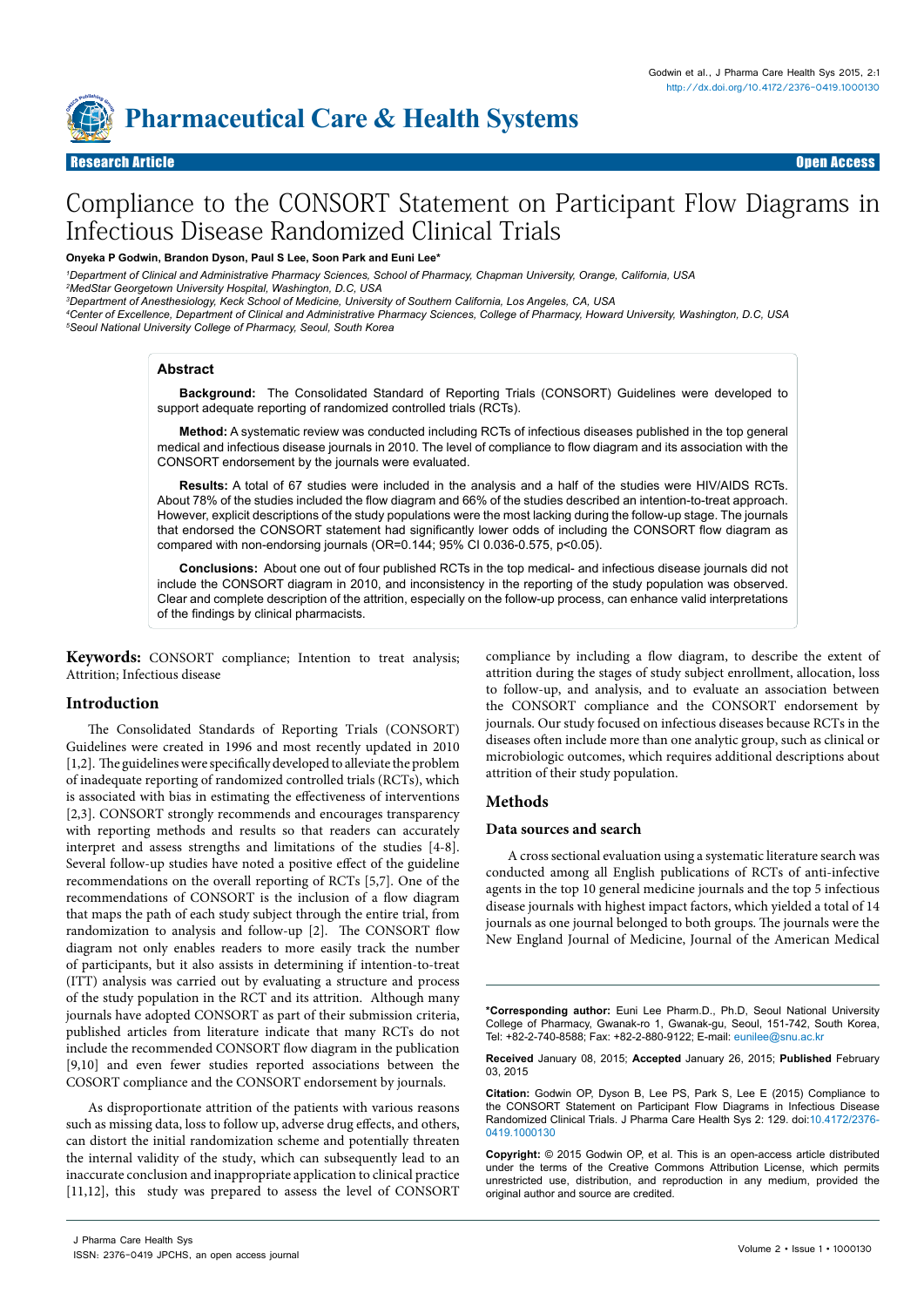**Citation:** Godwin OP, Dyson B, Lee PS, Park S, Lee E (2015) Compliance to the CONSORT Statement on Participant Flow Diagrams in Infectious Disease Randomized Clinical Trials. J Pharma Care Health Sys 2: 129. doi[:10.4172/2376-0419.1000130](http://dx.doi.org/10.4172/2376-0419.1000130)

Association, British Medical Journal (Clinical Research Ed), Archives of Internal Medicine, PloS Medicine, Annals of Internal Medicine, Clinical Infectious Diseases, the Journal of Infectious Diseases, the Lancet Infectious Diseases, AIDS, Emerging Infectious Diseases Journal, Annual Review of Medicine, Canadian Medical Association Journal, and Annals of Medicine Journal. The review was made on the published articles from January 1, 2010 to December 31, 2010 and search terms included randomized controlled trials in combination with the Medical Subject Headings for "anti-infective agents." Endorsement status of the CONSORT by the journals in year 2010 was determined by the endorsement status indicated from the CONSORT website on the access date [13], communication with the editor's office of each journal, and instruction to the authors to adhere to CONSORT statement from the journal. Priority was given to responses from the editor's office, and "endorsed" status was considered if two or more sources of the information were consistent.

#### **Study selection and data analysis**

Medline search identified 129 articles from 14 different journals. Following exclusion criteria, 67 articles were selected for further review to determine their eligibility based on the criteria of being 1) randomized controlled study design and 2) original research on infectious disease. Compliance to the CONSORT statement on participant flow in the results section [1,2] was determined by inclusion of one or more flow diagrams describing the study population. The CONSORT flow diagram accounted for the stages of enrollment, allocation, follow-up, and analysis. To further describe the level of CONSORT compliance by each stage, compliance was determined in three levels (i.e., complete, partial, and missing). If the study fully accounted for the number of the participants and gave specific reasons in each stage, the study was considered "complete" compliance in the specific stage. "Partial" status was defined if the stage description did not completely provide information on the number of excluded participants or reasons but did include some information. "Missing" status was defined if the stage description did not include any information on the number of participants or reasons for exclusion. Information on the extent of attrition, and employment of ITT analysis was collected and summarized from CONSORT flow diagrams as well as from body text of the articles.

Analytic goals of our study were primarily reporting results from the descriptive analyses on frequency or proportion of CONSORT compliance by stage and journal type. Multivariate logistic regression was conducted to determine potential predictive factors for CONSORT compliance of including a flow diagram and adjusted ORs were calculated. The significance level of the multivariate analysis was set at 0.05 and the analysis was performed with SPSS statistical software, version 20 (SPSS Inc, Chicago, IL).

#### **Results**

The study identified 129 RCT articles published from January 1st to December 31st in 2010 from the selected 14 journals and only 67 RCTs from 9 journals met the inclusion criteria (Figure 1). Of the 67 infectious disease RCTs, 52 articles (77.61%) included the CONSORT flow diagram. Forty-four (65.67%) articles described an ITT approach in their methods (Figure 1). About a half (50.75%) of the selected articles were HIV/AIDS, followed by malarial infection (8.96%) or parasitic infection (8.96%) Table 1.

The selected articles were evaluated for CONSORT compliance by evaluating the inclusion of participant flow diagrams and the level

Page 2 of 5

of the compliance in each stage of the CONSORT descriptions. Of the 52 RCTs that included the CONSORT participant flow diagram, higher proportions of the articles included 'complete' descriptions on stages of enrollment (40 studies or 76.92%) and allocation (44 studies or 84.61%). However, smaller number of studies included 'complete' descriptions on the follow-up stage (16 studies or 30.76%) Figure 2.

Journals that did not endorse CONSRT guidelines include the Clinical Infectious Diseases journal, the Lancet Infectious Diseases journal, and the New England Journal of Medicine journal during the study period and they accounted 53.7% (36 out of 67 articles) of the total number of articles (Table 2). Of the 52 articles that included the CONSORT flow diagram, 33 (64.5%) were published in journals not endorsing CONSORT Statement in their instruction to the authors (Table 2). Findings from our study also showed that the CONSORT endorsement by the journal was a negative predictor for including CONSORT participant flow diagram. (ORadj=0.144; 95% CI 0.036- 0.575, p<0.05).

#### **Discussion**

Our study provides a snapshot assessment of the level of compliance to the CONSORT statement on participant flow by including a flow diagram from published RCTs of infectious diseases in 2010. A comprehensive CONSORT flow diagram reduces the time for readers like clinical pharmacists to follow the flow of the study participants so that key information related to study subjects in each phase of the clinical trial can be captured so that clinicians could make an accurate interpretation and assessment of the strengths and limitations of the findings from RCTs [4-8] to be applied to pharmacy practice.

From the results of our study, over three out of four RCTs included a CONSORT flow diagram. Our findings corroborate with other published studies from non-infectious diseases – such as obstetric anesthesia (89%)[14], respiratory disease (69%) [15], acute and chronic myeloid leukemia, and myelodysplastic syndromes (89%) [16], and restless legs syndrome (88.9%) [17]. While our study reported that majority of the articles with CONSORT participation flow diagrams were from non-CONSORT endorsing journals, our results are not consistent to those reported by Hopewell et al. [18] reporting that 90.11% of studies with the diagram were published in CONSORTendorsing journals.

Our review also showed that the reporting of the integral elements of the RCTs in the flow diagram was lacking. In the elements examined, i.e. overall number of people screened for study eligibility, the number of people that were randomized, the number of people allocated to either control group or intervention group, and the overall number of people analyzed, variabilities in the level of descriptions about the study participants were demonstrated, particularly for the numbers in the follow-up and the analysis phases. Details of the attrition rate of the participants or those who discontinued the intervention were poorly accounted for; only 30% of the trials reported the overall number of lost-to-follow-up, which can lead to bias in estimating the effectiveness of interventions, thereby undermining the aim of CONSORT [2,3]. The variability in the clear reporting of the elements of the flow diagram was not limited to our study. A study by Kehoe et al on nutrition and pregnancy found that only 31% of their studies reported the overall number of people screened for study eligibility [19]. Follow-up analyses as well as analyses of the groups to which subjects were originally allocated are usually included as part of good research method practices [20].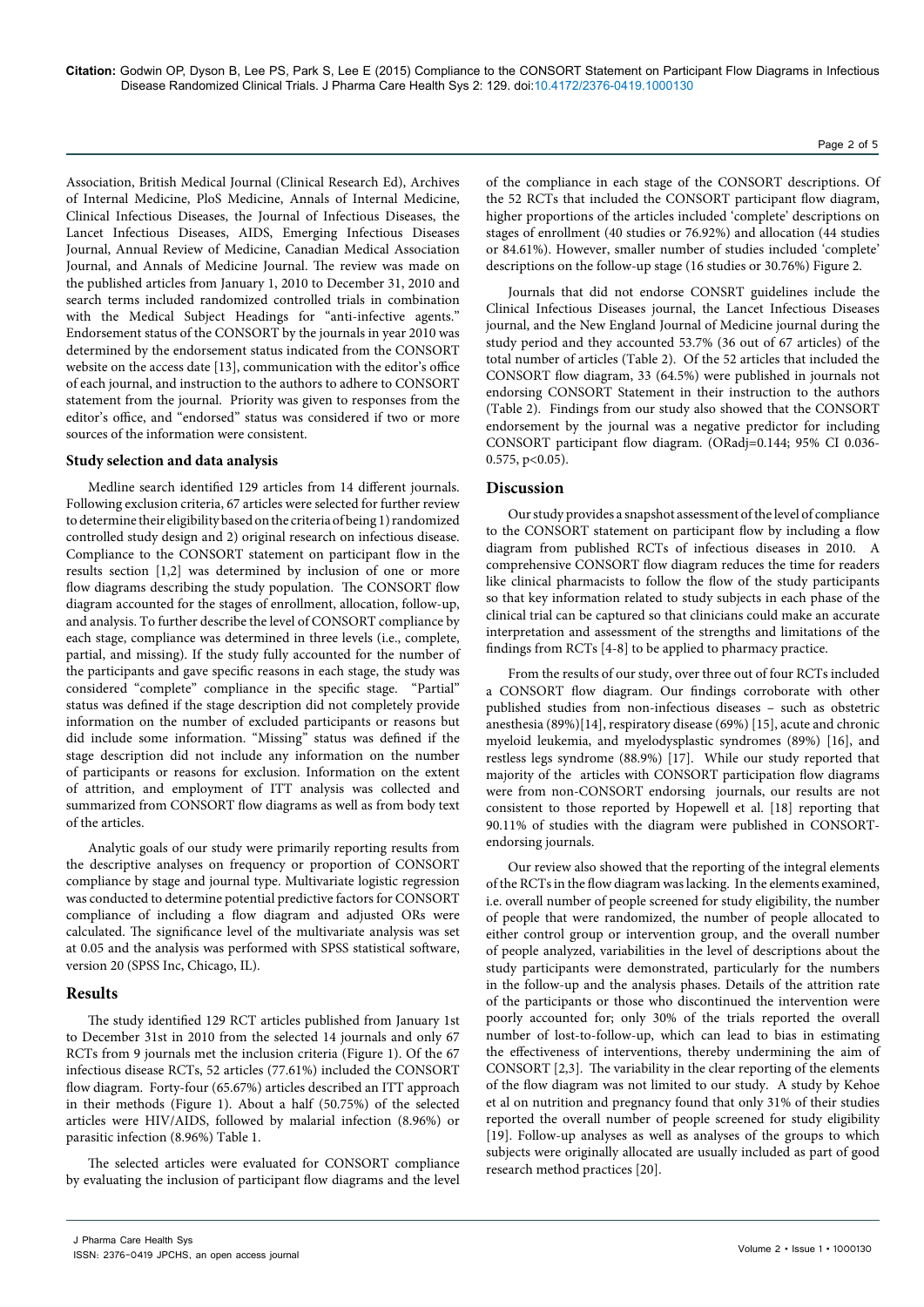**Citation:** Godwin OP, Dyson B, Lee PS, Park S, Lee E (2015) Compliance to the CONSORT Statement on Participant Flow Diagrams in Infectious Disease Randomized Clinical Trials. J Pharma Care Health Sys 2: 129. doi[:10.4172/2376-0419.1000130](http://dx.doi.org/10.4172/2376-0419.1000130)

Page 3 of 5





**Figure 2:** The level of CONSORT compliance<sup>\*</sup>

\*Complete: The study fully accounted for the number of the participants and gave reasons. Partial: The study did not completely provided information on the number of excluded participants or reasons. Missing: The section was not provided.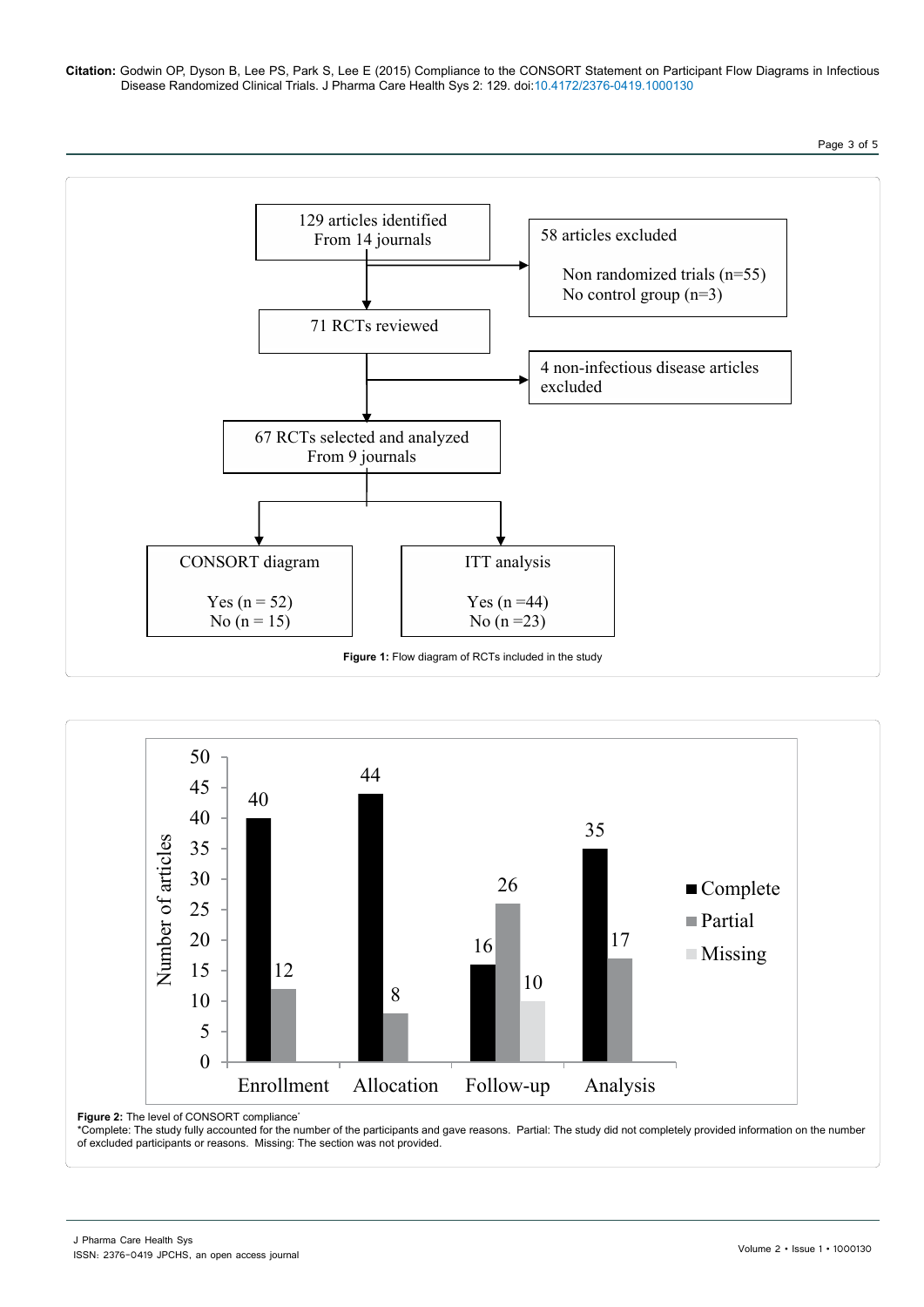| <b>Disease Category</b>   | Number (%) of articles |  |
|---------------------------|------------------------|--|
| <b>HIV/AIDS Infection</b> | 34 (50.75%)            |  |
| Malarial Infection        | 6(8.96%)               |  |
| Parasitic Infection       | 6(8.96%)               |  |
| Respiratory Infection     | 5(7.42%)               |  |
| Surgical Prophylaxis      | 5(7.42%)               |  |
| Other*                    | 11 (16.42 %)           |  |
| TOTAL                     | 67                     |  |

**Table 1:** Distribution of the study articles by infectious disease category

\* Other diseases include sexually transmitted diseases, hepatitis, influenza, Mycobacterium infection, or other viral infections.

| Journal name<br>(Impact factor) <sup>*</sup> | <b>CONSORT</b><br>Endorsement" | Number (%) of<br>selected articles | Number (%) of<br>articles with CON-<br>SORT participant<br>flow diagrams |
|----------------------------------------------|--------------------------------|------------------------------------|--------------------------------------------------------------------------|
| AIDS (6.557)                                 | Yes                            | 12 (17.91)                         | 7 (13.46)                                                                |
| Ann Intern Med<br>(16.104)                   | Yes                            | 1(1.49)                            | 1(1.92)                                                                  |
| BMJ (16.378)                                 | Yes                            | 2(2.99)                            | 1(1.92)                                                                  |
| Clin Infect Dis<br>(9.416)                   | No                             | 20 (29.85)                         | 17 (32.69)                                                               |
| J Infect Dis (5.778) Yes                     |                                | 10 (14.93)                         | 4 (7.69)                                                                 |
| JAMA (30.387)                                | Yes                            | 3(4.48)                            | 3(5.77)                                                                  |
| Lancet Infect dis<br>(19.446)                | No                             | 3(4.48)                            | 3(5.77)                                                                  |
| N Engl J Med<br>(54.420)                     | No                             | 13 (19.40)                         | 13 (25.00)                                                               |
| Plos Med (14.000)                            | Yes                            | 3(4.48)                            | 3(5.77)                                                                  |
| Total                                        | 9 journals                     | 67 articles (100)                  | 52 articles (100)                                                        |

**Table 2:** Characteristics of selected articles by journal, endorsement of the CON-SORT Statement, and inclusion of the CONSORT participant flow diagrams

Impact factor in 2013

\*\* Endorsement status was collected from the CONSORT website, communication with the journal, or instructions to the authors.

To achieve an ITT analysis in studies, all randomized subjects must be included in the final analysis in the arm to which they were allocated, irrespective of whether subjects received the allocated treatment, left the study, or failed to comply with treatment regimen [11,20,21]. A total of 65.67% (44/67) of the RCTs in our study reported an ITT approach in their methods. Gravel and et al reported a similar result that 62% of articles reported the use of ITT [22]. This is critical for interpretation and application of the findings in clinical practice [11]. As argued by many authors, the exclusion of study subjects from final analysis may favor one treatment group over another and can bias the results of the study, which can affect the validity of the inferences drawn from the study [23]. A disproportionate attrition rate threatens the internal validity of RCTs [4,11,12,24] and it has also been described that statistical analysis may make unreasonable assumptions when data are incomplete or missing [25].

Our findings indicate that articles with the CONSORT flow diagram did not include crucial elements of the RCTs such as numbers of study participant attrition or numbers in the ITT analyses with sufficient clarity. Unclear and incomplete descriptions about a RCT's study population and its attrition process can be misleading for clinicians and be a potential source of inaccurate interpretations. The problem of missing data in RCTs cannot be completely avoided, but it can be minimized through careful study design [26], and transparency in attrition descriptions could allow clinicians including clinical pharmacists to accurately interpret and assess strengths and limitations of RCTs [7]. The uncertainty related to missing data in a study can be minimized by carrying out a sensitivity analysis of the missing population to investigate the effect of the missing data from the assumption made in the ITT analyses [27,28].

Page 4 of 5

This study has a few limitations. Our evaluation was limited to RCTs involving anti-infective agents, publications in English language, and trials published in the highest impact factor general medicine and infectious diseases journals. Therefore, our findings might not be a true representative of all published studies of RCTs or clinical conditions. "CONSORT 2010 Explanation and Elaboration: updated guidelines for reporting parallel group randomized trials" was published 24 March 2010 [3]. Although there was a time gap between the time the updated guidelines were published and the search of our study, inclusion of the flow diagram were consistently recommended and the progress of the trial was divided into four stages of enrollment, allocation, follow-up, and analysis in the 2001 and 2010 guidelines [1,2].

#### **Conclusion**

In conclusion, about one out of four published RCTs in the highest impact factor medical- and infectious disease journals did not include the CONSORT participant flow diagrams in 2010 and the CONSORT endorsement by the journal was not a positive predictor for the inclusion of the diagram. Clear and complete description of the attrition, especially on the follow-up process, can enhance valid interpretations of the findings by clinical pharmacists. Further studies are needed to explore if similar patterns are observed from other clinical conditions.

**Acknowledgement:** This study was supported in part by funding from the Health Resources and Services Administration grant D34HP6042 and Seoul National University College of Pharmacy Education and Research Foundation grant.

#### **References**

- 1. [Moher D, Schulz KF, Altman DG \(2001\) The CONSORT statement: revised](http://www.ncbi.nlm.nih.gov/pubmed/11323066)  [recommendations for improving the quality of reports of parallel-group](http://www.ncbi.nlm.nih.gov/pubmed/11323066)  [randomized trials. Ann Intern Med 134: 657-662.](http://www.ncbi.nlm.nih.gov/pubmed/11323066)
- 2. [Schulz KF, Altman DG, Moher D \(2011\) CONSORT 2010 statement: updated](http://www.ncbi.nlm.nih.gov/pubmed/20335313)  [guidelines for reporting parallel group randomized trials. Ann Intern Med 152:](http://www.ncbi.nlm.nih.gov/pubmed/20335313)  [726-732.](http://www.ncbi.nlm.nih.gov/pubmed/20335313)
- 3. [Moher D, Hopewell S, Schulz KF, Montori V, Gøtzsche PC, et al. \(2010\)](http://www.ncbi.nlm.nih.gov/pubmed/20332511)  [CONSORT 2010 explanation and elaboration: updated guidelines for reporting](http://www.ncbi.nlm.nih.gov/pubmed/20332511)  [parallel group randomised trials. BMJ 340: c869.](http://www.ncbi.nlm.nih.gov/pubmed/20332511)
- Altman DG (1996) Better reporting of randomised controlled trials: the [CONSORT statement. BMJ 313: 570-571.](http://www.ncbi.nlm.nih.gov/pubmed/8806240)
- 5. [Devereaux PJ, Manns BJ, Ghali WA, Quan H, Guyatt GH \(2002\) The reporting](http://www.ncbi.nlm.nih.gov/pubmed/12161081)  [of methodological factors in randomized controlled trials and the association](http://www.ncbi.nlm.nih.gov/pubmed/12161081)  with a journal policy to promote adherence to the Consolidated Standards of [Reporting Trials \(CONSORT\) checklist. Control Clin Trials 23: 380-388.](http://www.ncbi.nlm.nih.gov/pubmed/12161081)
- 6. [Egger M, Jüni P, Bartlett C; CONSORT Group \(Consolidated Standards of](http://www.ncbi.nlm.nih.gov/pubmed/11308437)  [Reporting of Trials\) \(2001\) Value of flow diagrams in reports of randomized](http://www.ncbi.nlm.nih.gov/pubmed/11308437)  [controlled trials. JAMA 285: 1996-1999.](http://www.ncbi.nlm.nih.gov/pubmed/11308437)
- 7. [Moher D, Jones A, Lepage L; CONSORT Group \(Consolidated Standards for](http://www.ncbi.nlm.nih.gov/pubmed/11308436)  [Reporting of Trials\) \(2001\) Use of the CONSORT statement and quality of](http://www.ncbi.nlm.nih.gov/pubmed/11308436)  [reports of randomized trials: a comparative before-and-after evaluation. JAMA](http://www.ncbi.nlm.nih.gov/pubmed/11308436)  [285: 1992-1995.](http://www.ncbi.nlm.nih.gov/pubmed/11308436)
- 8. [Altman DG \(2005\) Endorsement of the CONSORT statement by high impact](http://www.ncbi.nlm.nih.gov/pubmed/15879389)  [medical journals: survey of instructions for authors. BMJ 330: 1056-1057.](http://www.ncbi.nlm.nih.gov/pubmed/15879389)
- 9. [Chan AW, Altman DG \(2005\) Epidemiology and reporting of randomised trials](http://www.ncbi.nlm.nih.gov/pubmed/15794971)  [published in PubMed journals. Lancet 365: 1159-1162.](http://www.ncbi.nlm.nih.gov/pubmed/15794971)
- 10. [Lai TY, Wong VW, Lam RF, Cheng AC, Lam DS, et al. \(2007\) Quality of](http://www.ncbi.nlm.nih.gov/pubmed/18161613)  [reporting of key methodological items of randomized controlled trials in clinical](http://www.ncbi.nlm.nih.gov/pubmed/18161613)  [ophthalmic journals. Ophthalmic Epidemiol 14: 390-398.](http://www.ncbi.nlm.nih.gov/pubmed/18161613)
- 11. [Hollis S, Campbell F \(1999\) What is meant by intention to treat analysis?](http://www.ncbi.nlm.nih.gov/pubmed/10480822)  [Survey of published randomised controlled trials. BMJ 319: 670-674.](http://www.ncbi.nlm.nih.gov/pubmed/10480822)